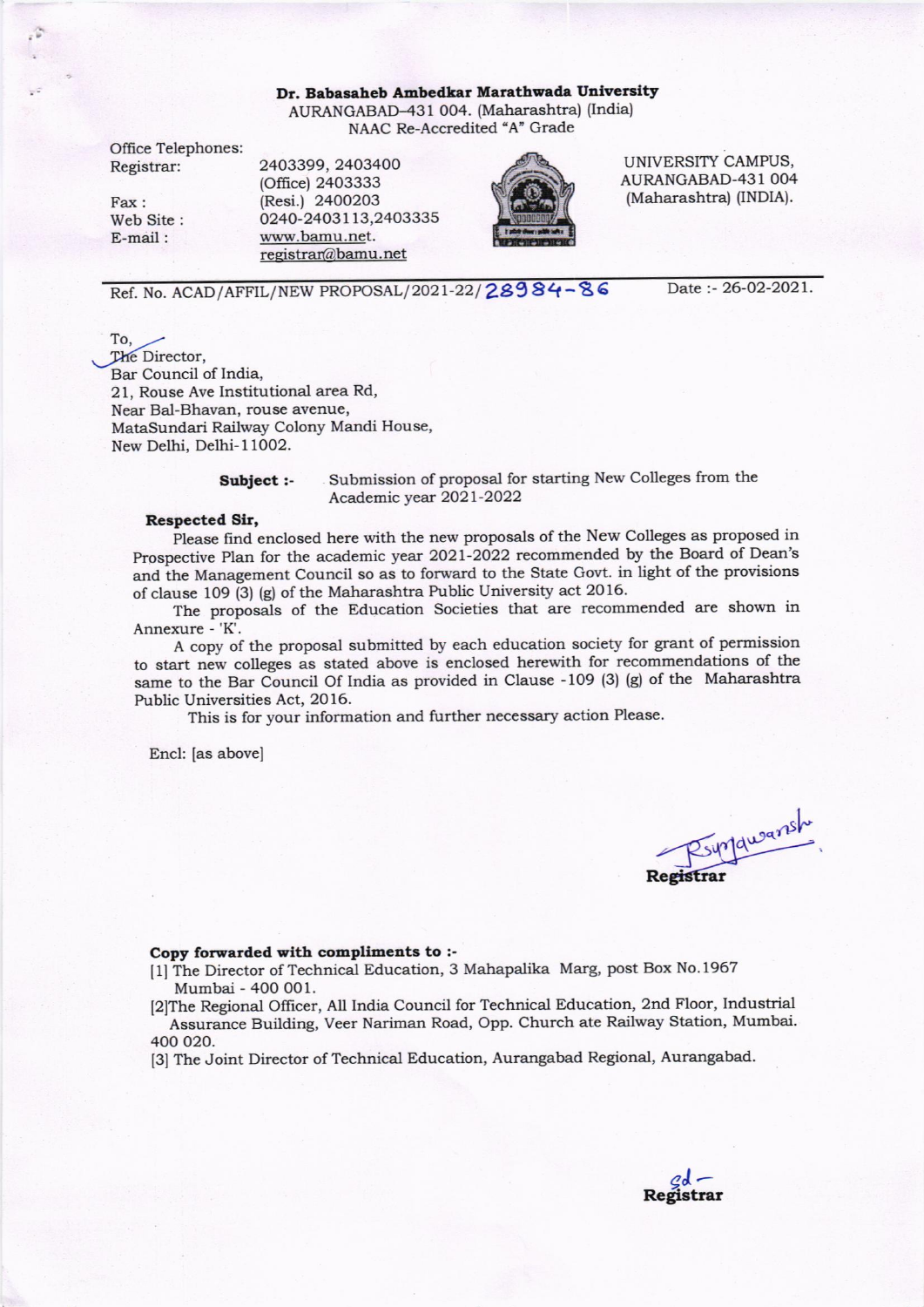Landscape format for New College 2021-2022 for BOD / M.C. meeting

# डॉ. बाबासाहेब आंबेडकर मराठवाडा विद्यापीठ, औरंगाबाद



शैक्षणिक वर्ष २०२१-२०२२ करिता विद्यापीठाने निश्चित केलेला बृहत आराखडा / बिंदु करिता प्राप्ते नविन प्रस्तावित महाविद्यालयाच्या संदर्भात संकिर्ण माहिती तक्ता प्रपत्र-``क्ष``(ID-२०३२)

| व्यवस्थापन<br>परिषदेची<br>शिफारस                                                                                                                             | $\mathcal{Q}$          | करण्यात यत<br>सकारात्मक<br>शिफारस<br>高                                                                                                                                                                                                                                                                                                                                                                                                                                                                                                                                                                                                                                                                                                                                                                                                                                                                                                                                                                                           |                                                                                                                                                                                                     |
|--------------------------------------------------------------------------------------------------------------------------------------------------------------|------------------------|----------------------------------------------------------------------------------------------------------------------------------------------------------------------------------------------------------------------------------------------------------------------------------------------------------------------------------------------------------------------------------------------------------------------------------------------------------------------------------------------------------------------------------------------------------------------------------------------------------------------------------------------------------------------------------------------------------------------------------------------------------------------------------------------------------------------------------------------------------------------------------------------------------------------------------------------------------------------------------------------------------------------------------|-----------------------------------------------------------------------------------------------------------------------------------------------------------------------------------------------------|
| सकारात्मक व नकारात्मक शिफारस करण्याची कारणे                                                                                                                  | $\widehat{S}$          | समितीने सादर केलेल्या अहवालानुसार केलेली शिफारस सकरात्मक शिफारस<br>८) नवीन प्रस्तावित महाविद्यालयाच्या अभ्यासक्रमास बी.सी.आय., या केंद्रीय<br>९) नवीन प्रस्तावित महाविद्यालयाच्या ठिकाणी कनिष्ठ महाविद्यालयाची संख्या<br>व्यावसायिक<br>५) संस्थेने मागील पाच वर्षाचे लेखा परिक्षण अहवाल प्रस्तावासीबत जोडलेले<br>७) भौतिक पायाभूत सुविधा व इतर तत्सम बाबों तसेच त्रुटयांच्या संदर्भात तज्ञ<br>३) प्रस्तुत संस्थेचे जुन्या संलग्नित महाविद्यालयाचे नॅक मुल्यांकन झालेले<br>अभ्यासक्रमासाठी रुपये १५ लाख एफ डी स्टटे बॅक ऑफ इंडिया यांनी<br>२) सदरील संस्थेने स्वतःच्या मालकीचे एकुण क्षेत्रफळ ४४६३२.८१ चौ.मी.<br>जागेबाबत ७/१२ फेरफार नक्कल तलाठी यांनी निर्गमित केलेली सोबत<br>१) नवीन प्रस्तावित महाविद्यालयाचे ठिकाण बृहत आराखडयामध्ये समाविष्ठ<br>६) संस्थेचे आर्थिक व्यवहार राष्ट्रीयकृत बँकेमार्फत केले जातात.<br>निहाय संस्थेने<br>निर्गमित केलेले एफ.डी. सोबत जोडलेले आहे.<br>प्राधीकरणाच्या मान्यतेची आवश्यकता आहे.<br>महाविद्यालय<br>४) नवीन प्रस्तावित<br>जोडण्यात आलेली आहे.<br>केलेली आहे.<br>· 3HE -<br>焉<br>篇<br>嶌 | १०) संस्थेने प्रस्तावासोबत अकृषी प्रमाणपत्र, जंगम मालमत्ता प्रमाणपत्र,<br>शैक्षणिक अनुभवाबाबत दस्ताऐवज तसेच शासन निर्णय दि. १५ सप्टेंबर,<br>२०१७ अन्वर्य सर्व आश्वासन पत्र सोबत जोडण्यात आलेले आहे. |
| समितीने सादर केलेल्या<br>मा. कुलगुरु महोदयांनी<br>नियुक्त केलेल्या तज्ञ<br>समितीची शिफारस<br>(यथायोग्य शेरासह<br>अहवालानसार तज्ञ<br>सकारात्मक/<br>नकारात्मक) | $\mathbf{G}$           | सकारात्मक शिफारस<br>केलेली आहे.<br>तज्ञ समितीने                                                                                                                                                                                                                                                                                                                                                                                                                                                                                                                                                                                                                                                                                                                                                                                                                                                                                                                                                                                  |                                                                                                                                                                                                     |
| तद्अनुषंगाने ठिकाणाचे<br>महाविद्यालयाचे ठिकाण<br>आलेले आहे काय?<br>बृहत आराखडयात<br>निश्चित करण्यात<br>प्रस्तावित<br>류                                       | $\tilde{\mathcal{Z}}$  | आष्टी, जि.बीड<br>होय                                                                                                                                                                                                                                                                                                                                                                                                                                                                                                                                                                                                                                                                                                                                                                                                                                                                                                                                                                                                             |                                                                                                                                                                                                     |
| अन्वये निर्धारित<br>प्रक्रिया शुल्क व<br>अध्यादेश १५१<br>भरलेले शुल्क                                                                                        | $\mathbf{S}$           | भरलेले शुल्क-<br>निर्धारित शुल्क-<br>$8,00000/-$<br>$8,00000/-$                                                                                                                                                                                                                                                                                                                                                                                                                                                                                                                                                                                                                                                                                                                                                                                                                                                                                                                                                                  |                                                                                                                                                                                                     |
| नाव व विद्याशाखा<br>अभ्यासक्रमासह<br>महाविद्यालयाचे<br>प्रस्तावित<br>नवीन                                                                                    | $\mathbf{e}$           | लों कॉलेज आष्टी.<br>अँड बी.डी. हंबर्ड                                                                                                                                                                                                                                                                                                                                                                                                                                                                                                                                                                                                                                                                                                                                                                                                                                                                                                                                                                                            |                                                                                                                                                                                                     |
| (ई-मेल व दुरध्वनी<br>अजंदार संस्थेचे<br>अध्यक्षाचे नाव<br>नाव / पत्ता व<br>क्रमांक)                                                                          | $\widehat{\mathbf{e}}$ | प्रसारक<br>तालुका<br>$D - 3686$<br>आष्टी<br>शिक्षण<br>मंडळ.                                                                                                                                                                                                                                                                                                                                                                                                                                                                                                                                                                                                                                                                                                                                                                                                                                                                                                                                                                      |                                                                                                                                                                                                     |
| ゟ<br>候                                                                                                                                                       | $\mathbf{e}$           | 2 <sup>o</sup>                                                                                                                                                                                                                                                                                                                                                                                                                                                                                                                                                                                                                                                                                                                                                                                                                                                                                                                                                                                                                   |                                                                                                                                                                                                     |

 $\overline{a}$